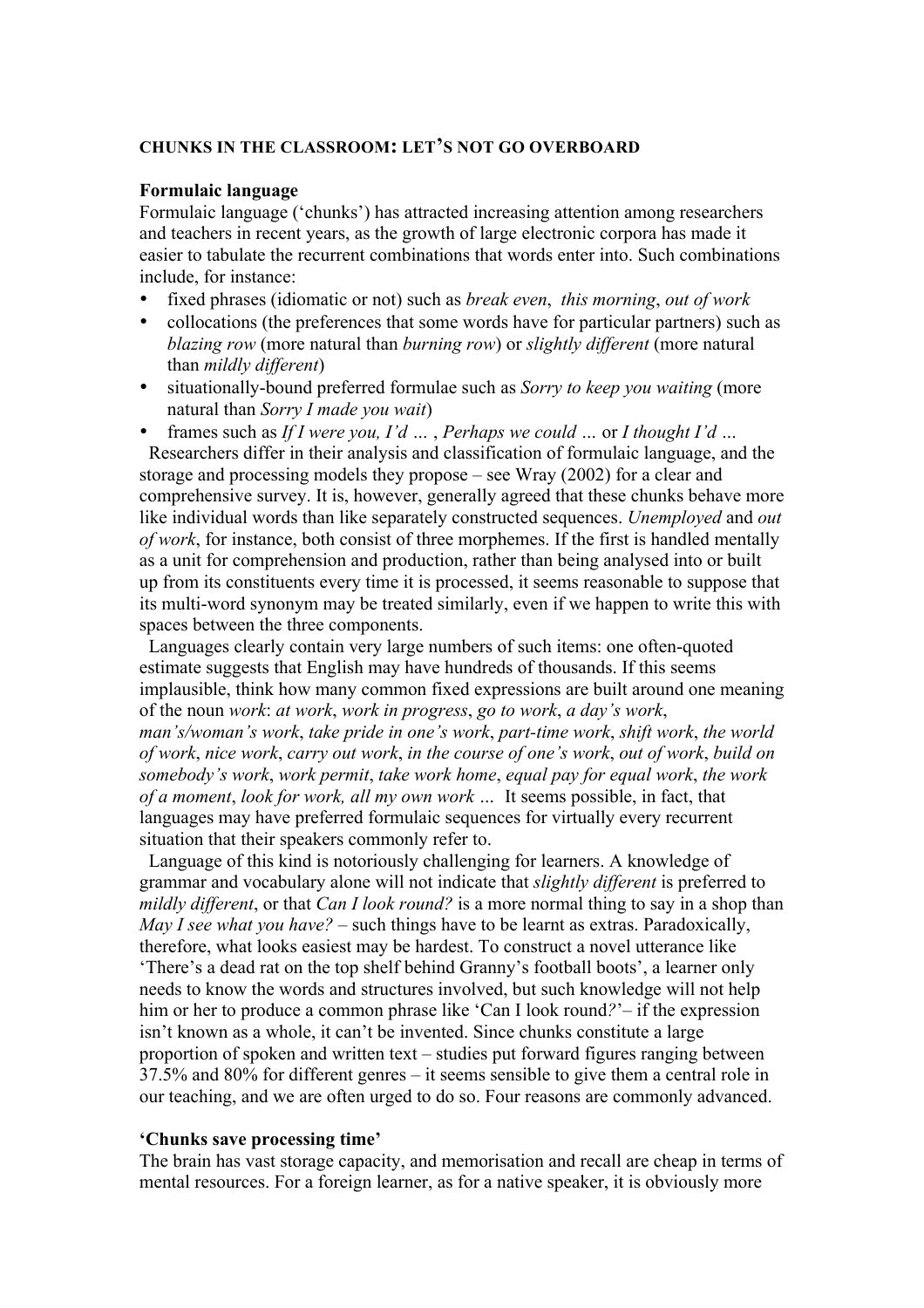efficient to retrieve *If I were you* as a unit than to go through the process of generating the sequence from scratch in accordance with the rules for unreal conditionals. Using chunks means that processing time and effort are freed up and made available for other tasks.

# **'You can learn grammar for free'**

Children learn their mother-tongue grammar by unconsciously observing and abstracting the regularities underlying the sequences they hear. Many of these sequences are recurrent and formulaic (*Who's a good baby, then?*; *'s time for your bath*; *If your father was here now*; *One more spoonful*; *All gone*), and children's internalisation of such elements plays a central role in acquisition. It seems logical that second language learners, too, should be able to take a similar route, abstracting the grammar of a language from exposure to an adequate stock of memorised formulae. Lewis (1993) suggests for instance that, instead of learning the *will*-future as a generalised structure, students might focus on its use in a series of 'archetypical utterances', such as *I'll give you a ring*, *I'll be in touch*, *I'll see what I can do*, *I'll be back in a minute*.

## **'You can produce grammar for free'**

Formulaic 'frames' bring their grammar with them. Take for example a sentence like *I thought I'd start by just giving you some typical examples of the sort of thing I want to focus on.* This consists almost entirely of frames and fixed expressions:

- *I thought I'd* + infinitive
- *start by …ing*
- $give you + noun phrase$
- *typical example of* + noun phrase
- *the sort of thing* + (*that*)-clause
- *I want to*  $+$  infinitive
- *focus on*.

So, given a knowledge of the component frames and expressions, the sentence can be produced with minimal computation – hardly any reference to general grammatical rules is required.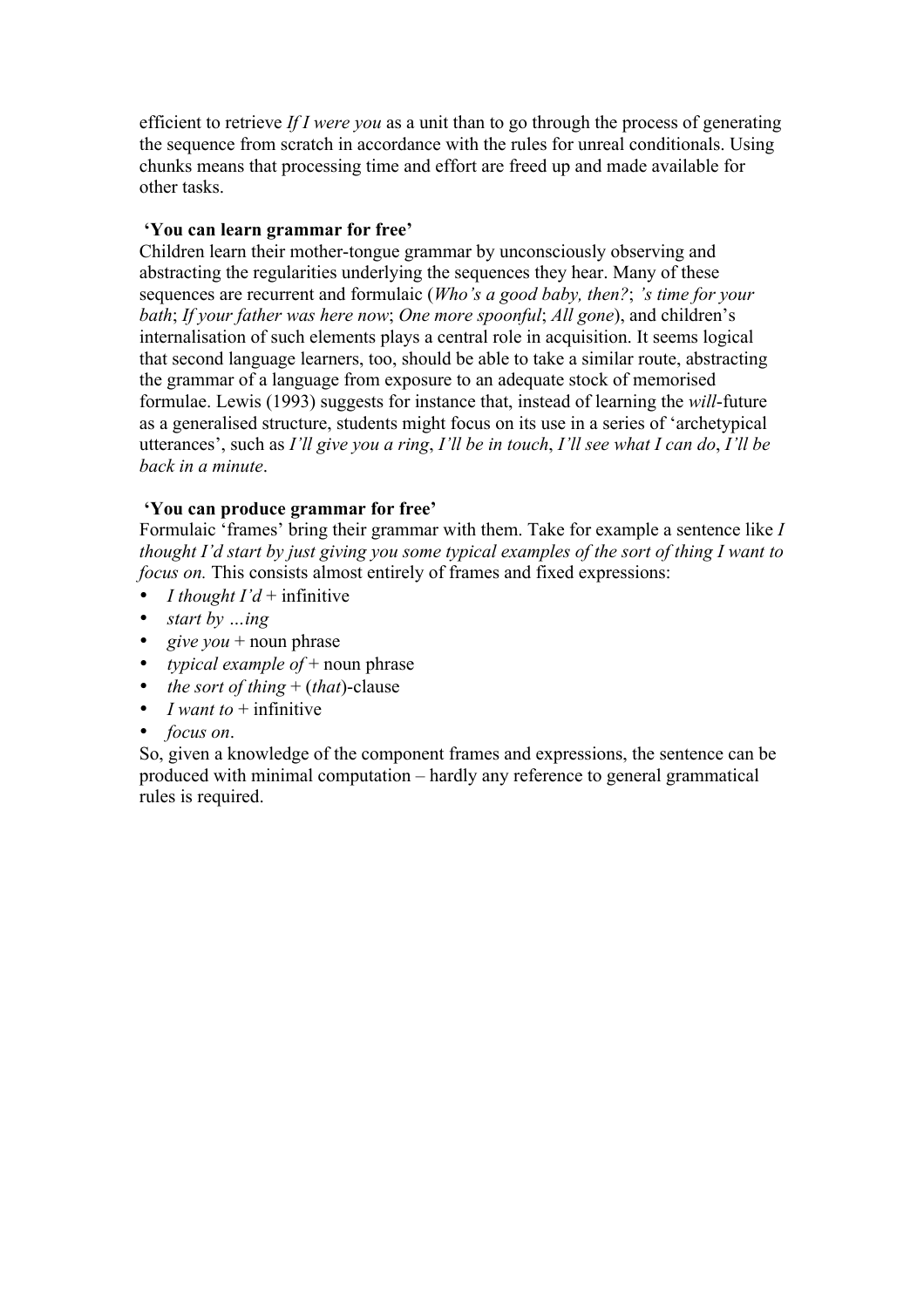# **'A mastery of formulaic language is desirable/necessary if learners are to approach a native-speaker command of the language'**

Even students who have an advanced knowledge of English grammar and vocabulary may be far from native-speaker-like in their use of the language. What lets them down is likely to be their imperfect mastery of formulaic language, especially collocation and situationally-bound language. This seems, therefore, an obvious area for pedagogic intervention. '… formulaic sequences have been targeted in second language teaching because they seem to hold the key to native-like idiomaticity' (Wray 2000).

# **How good are these reasons?**

Persuasive though these arguments are, they need to be looked at critically.

- Storage may be cheap in terms of mental resources, but putting material into store is extremely time-consuming. Learning quantities of formulaic sequences may exact a high price in exchange for the time eventually saved.
- The question of whether classroom learners are able to generalise from formulaic sequences without explicit instruction has scarcely been investigated. It seems likely that (as with first-language learning), a vast amount of exposure would be necessary for adult learners to derive all types of grammatical structure efficiently from lexis by the analysis of holistically-learned chunks; and this amount of exposure is not available in instructional situations. As Granger (1998) puts it 'It would … be a foolhardy gamble to believe that it is enough to expose L2 learners to prefabs and the grammar will take care of itself'.
- Much of the language we produce is formulaic, certainly; but the rest has to be assembled in accordance with the grammatical patterns of the language, many of which are too abstract to be easily generated by making small adjustments to memorised expressions or frames. If these patterns are not known, communication beyond the phrasebook level is not possible – as Scott Thornbury once memorably put it, language becomes 'all chunks but no pineapple'. Grammar hasn't gone away because we have rediscovered lexis.
- Most importantly, the notion that foreign learners should aspire to a 'nativespeaker command' of phraseology, or anything similar, requires very careful examination.

### **The native-speaker target**

Discussion of the acquisition of formulaic language often assumes something approaching a native-speaker target:

It appears that the ability to manipulate such clusters is a sign of true native speaker competence and is a useful indicator of degrees of proficiency across the boundary between non-native and native competence. (Howarth 1998a). It is impossible to perform at a level acceptable to native users, in writing or in speech, without controlling an appropriate range of multiword units. (Cowie 1992)

Such sweeping pronouncements are, however, of little value in the absence of clear quantified definitions (which we do not have) of such notions as 'a level acceptable to native users' and 'an appropriate range of multiword units.' No doubt certain lexical chunks need to be mastered for certain kinds of pragmatic competence; but we need to know which chunks, for what purposes. Certainly, a mastery of relevant formulaic and other language is necessary for effective professional or academic work, as ESP and EAP teachers are well aware.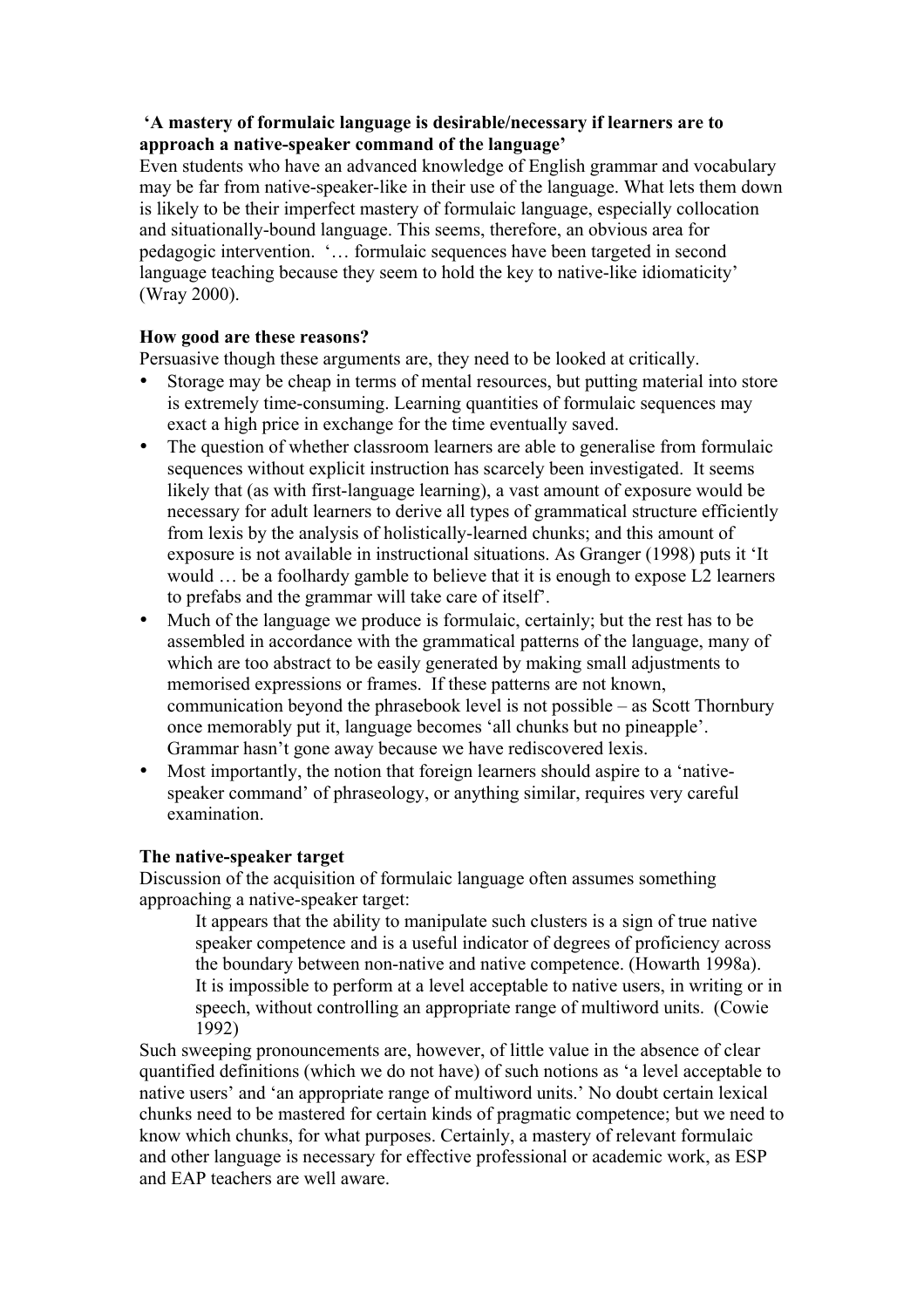Both undergraduates and postgraduates serve a kind of apprenticeship in their chosen discipline, gradually familiarising themselves not only with the knowledge and skills of their field, but also with the language of that field, so that they become capable of expressing their ideas in the form that is expected. As they do this, their use of formulaic sequences enables them, for example, to express technical ideas economically, to signal stages in their discourse and to display the necessary level of formality. The absence of such features may result in a student's writing being judged as inadequate. (Jones and Haywood 2004)

Assimilating the necessary formulaic inventory of a particular professional group is not, however, the same thing as acquiring a generalised native-speaker-like command of multi-word lexical expressions. The first is necessary and achievable, the second is neither, and to require such a command of non-native students is unrealistic and damaging. The size of the formulaic lexicon makes it totally impracticable to take native-speaker phraseological competence, or anything approaching it, as a realistic target for second-language learners. (Memorising 10 formulaic items a day, a learner would take nearly 30 years to achieve a native-speaker command of. say, 100,000 formulaic items.)

#### **Consciousness-raising and strategies**

One response to the practical impossibility of teaching native-speaker-like formulaic competence is to recommend equipping learners with a conscious awareness of the learning task they face, as suggested by Howarth (1998b), or with strategies which will 'enable them to acquire the knowledge needed to use formulaic sequences accurately and appropriately in their own work' (Jones and Haywood 2004).

 It is of course helpful to advise students to pay attention to and memorise instances of formulaic language (to the extent that they do not already do so). However, since formulaic expressions have to be learnt individually, like other kinds of lexis, it is not immediately clear how the enormous learning problem can be addressed, and nativespeaker competence approached, by either consciousness-raising or the deployment of ill-defined strategies. Transferring the problem from the teacher to the learner in this way does little to solve it.

#### **Realism and prioritising**

Given these problems, our only realistic course, as more pedagogically oriented writers such as Willis (1990) or Lewis (1993) point out, is to accept our limitations and to prioritise. Most non-native speakers must therefore settle for the acquisition of a variety characterised by a relatively restricted inventory of high-priority formulaic sequences, a correspondingly high proportion of non-formulaic grammatically generated material, and an imperfect mastery of collocational and selectional restrictions. This may seem disappointing, but there is nothing we can do about it – languages are difficult and cannot generally be learnt perfectly. Failure to recognise this may lead teachers to neglect important aspects of language teaching, in order to devote excessive time to a hopeless attempt to teach a comprehensive command of formulaic language – like someone trying to empty the sea with a teaspoon.